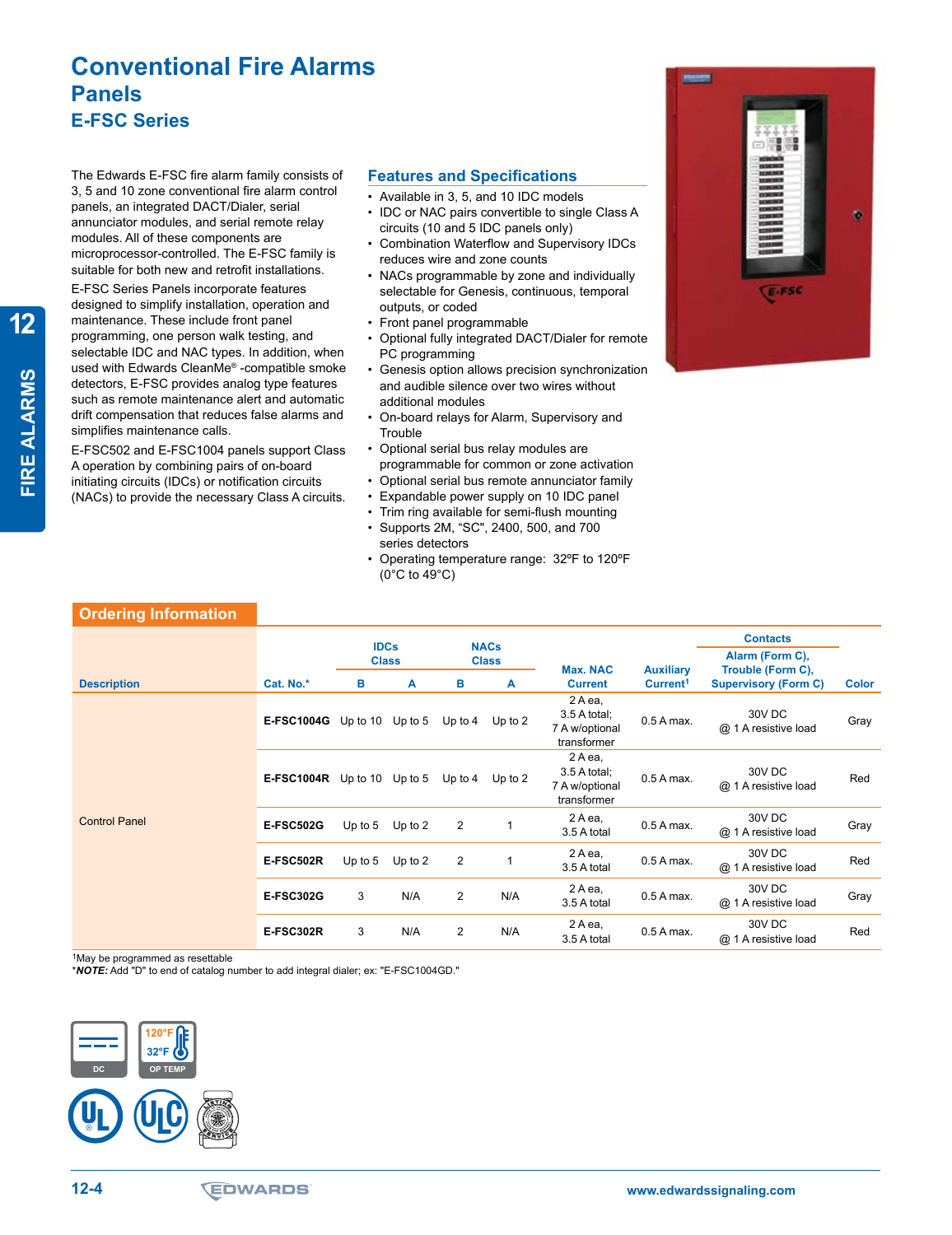# **Conventional Fire Alarms Panels E-FSC Series**

| <b>Ordering Information</b>                                        |               |                               |                                               |
|--------------------------------------------------------------------|---------------|-------------------------------|-----------------------------------------------|
| <b>Description</b>                                                 | Cat. No.      | <b>Receivers</b>              | <b>Communications Protocol</b>                |
| Digital Communicator/Modem/LCD<br>module (Mounts in control panel) | <b>F-DACT</b> | Supports 2 w/2 phone nos. ea. | Contact ID (SIA DC-05).<br>4/2 (SIA DC-02 P3) |

### **Ordering Information**

| <b>Remote Annunciator Description</b>                       | Cat. No.        | <b>Max. per System</b>                    | <b>Contact Rating</b>       |
|-------------------------------------------------------------|-----------------|-------------------------------------------|-----------------------------|
| <b>Remote System Indicator</b>                              | <b>FSRSI</b>    | All panels: 2                             | N/A                         |
| Remote Zone Indicator                                       | <b>FSRZI-A</b>  | 10 zone panel: 4,<br>3 or 5 zone panel: 2 | N/A                         |
|                                                             | <b>FSRZI-SA</b> | 10 zone panel: 4,<br>3 or 5 zone panel: 2 | N/A                         |
|                                                             | FSRA10          | 10 zone panel: 2                          | N/A                         |
| F-Series Remote Annunciators <sup>2</sup><br><b>FSRA10C</b> |                 | 10 zone panel: 2                          | N/A                         |
| <b>Universal Input Module</b>                               | <b>FSUIM</b>    | N/A                                       | 30V DC @ 1 A resistive load |

2Used with 10 zone panel only.

### **Ordering Information**

|                            |                | Max. per System                              |                       |                |
|----------------------------|----------------|----------------------------------------------|-----------------------|----------------|
|                            |                | <b>Configured for</b>                        | <b>Configured for</b> | <b>Contact</b> |
| <b>Description</b>         | Cat. No.       | <b>Zone Mode</b>                             | <b>Common Mode</b>    | <b>Rating</b>  |
| <b>Remote Relay Module</b> | <b>FSRRM24</b> | 10 zone panel: $4$ ;<br>3 or 5 zone panel: 2 | All panels: 2         | 1 A @ 30V DC   |

| <b>Accessories</b>                                                                         |                  |       |
|--------------------------------------------------------------------------------------------|------------------|-------|
| <b>Description</b>                                                                         | Cat. No.         | Color |
| Semi-flush trim ring for E-FSC302<br>and E-FSC502                                          | F-TRIM35G        | Gray  |
| Semi-flush trim ring for E-FSC302<br>and E-FSC502                                          | <b>F-TRIM35R</b> | Red   |
| Semi-flush trim ring for E-FSC1004                                                         | F-TRIM10G        | Gray  |
| Semi-flush trim ring for E-FSC1004                                                         | F-TRIM10R        | Red   |
| Expander Transformer, 120 Vac -<br>For E-FSC1004* only                                     | <b>F-XTR120</b>  |       |
| EOL resistors for supervisory/waterflow<br>combination circuit                             | EOL3.6-1.1       |       |
| City Tie Module (Requires 4" square or<br>2-gang North American electrical box)            | <b>CTM</b>       |       |
| <b>Reverse Polarity Module</b><br>(Requires MFC-A or other listed fire<br>alarm enclosure) | <b>RPM</b>       |       |

| <b>Accessories</b>                                                | (Continued)      |
|-------------------------------------------------------------------|------------------|
| <b>Description</b>                                                | Cat. No.         |
| Annunciator Trim Plate, 1 gang                                    | <b>FSAT1</b>     |
| Annunciator Trim Plate, 2 gang                                    | <b>FSAT2</b>     |
| Annunciator Trim Plate, 3 gang                                    | <b>FSAT3</b>     |
| Annunciator Trim Plate, 4 gang                                    | <b>FSAT4</b>     |
| 11" Mounting track. Holds up to<br>4 FSRRM24s.                    | <b>FSRRM-S11</b> |
| <b>Multi-function Cabinet</b><br>(fire alarm accessory enclosure) | <b>MFC-A</b>     |

**12**